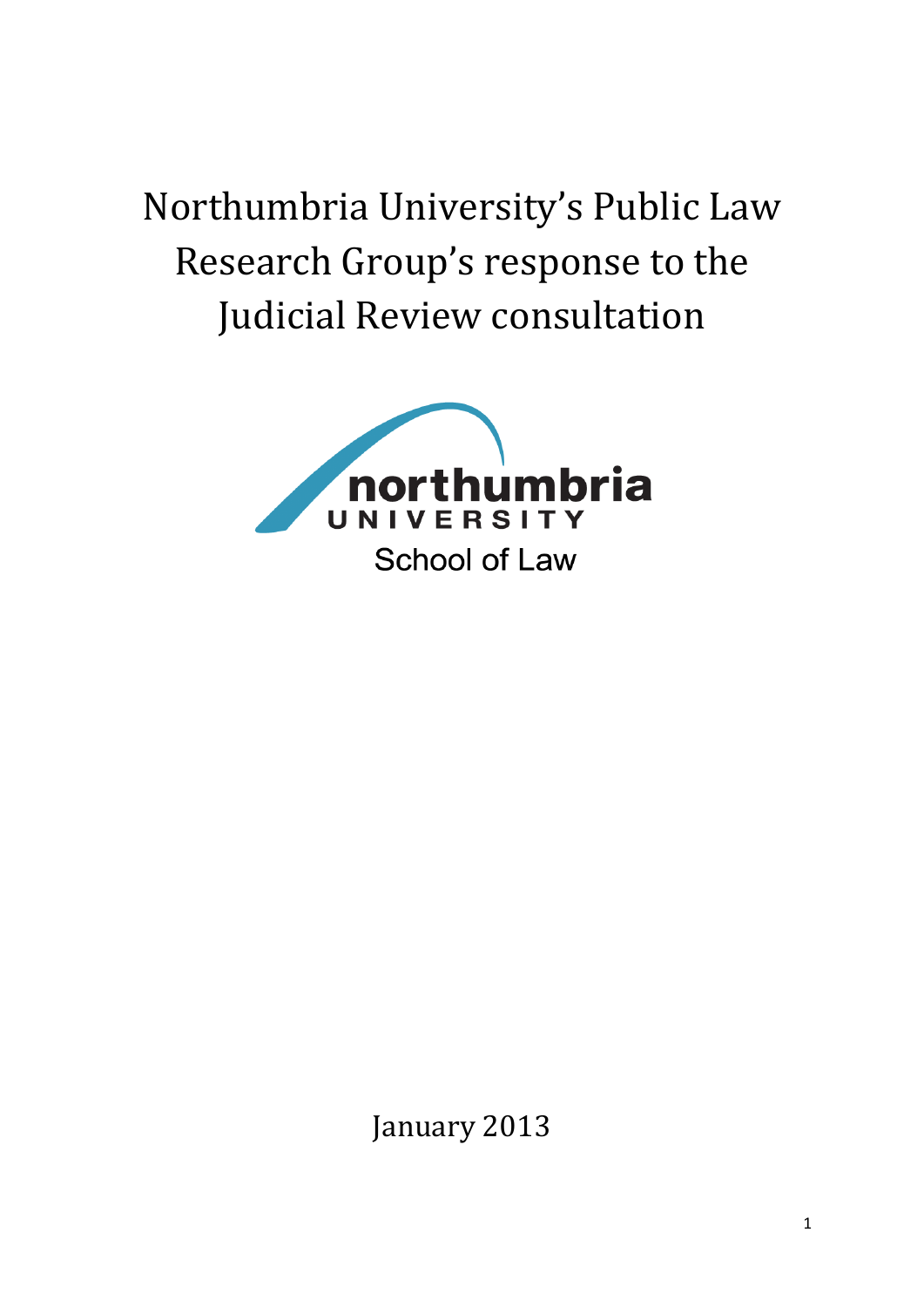### **Contents**

| Foreword      |     |
|---------------|-----|
| Chapter one   |     |
| Chapter two   |     |
| Chapter three |     |
| Chapter four  | .10 |
| Appendix      |     |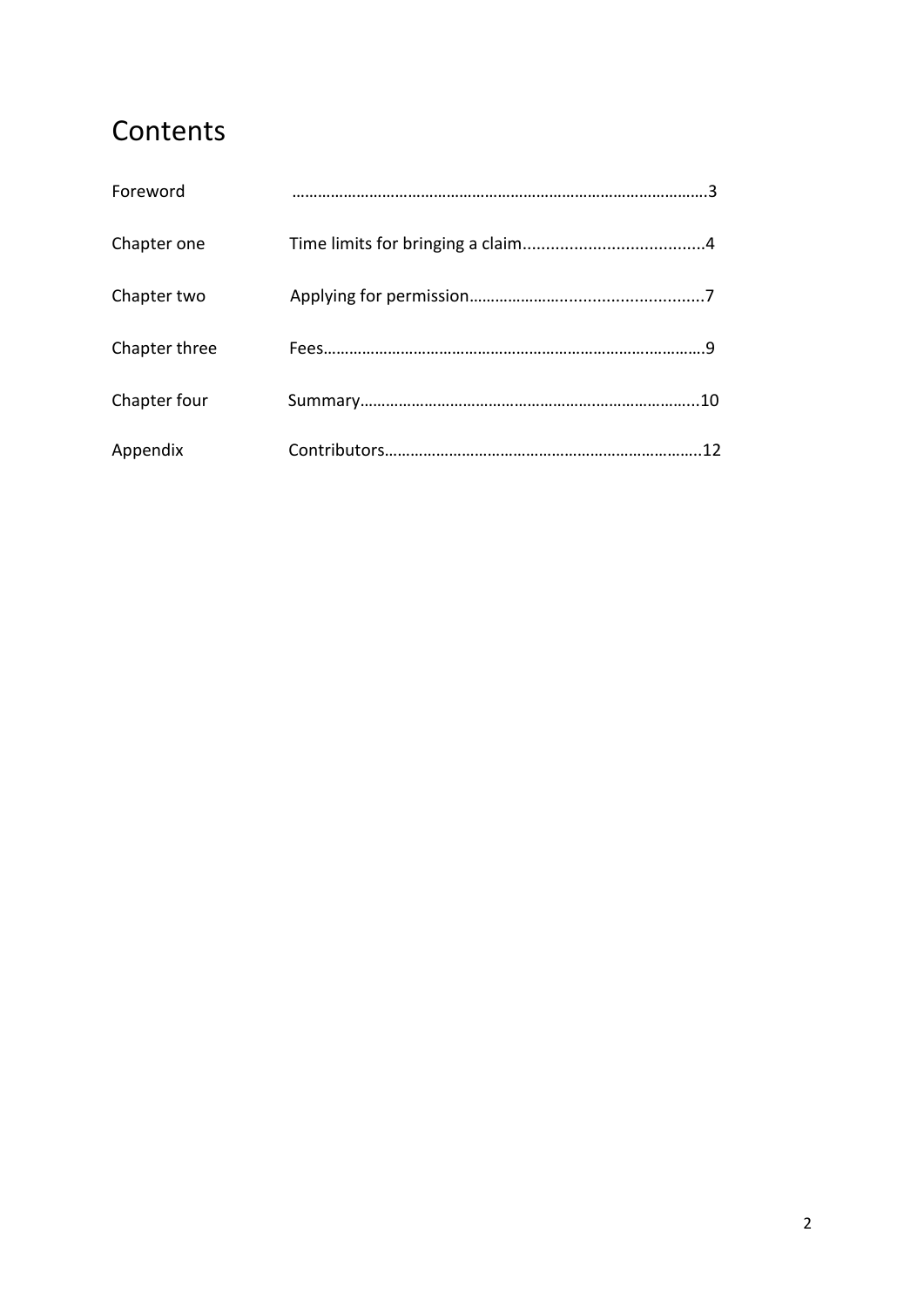## Foreword

#### **Background**

This document is a response to the consultation paper produced by the Ministry of Justice. The Public Law Research Group is based at Northumbria University School of Law and its members include external practitioners from private practice and academics from other institutions, as well as academics from the Faculty of Business and Law at Northumbria University. The Public Law Research Group discussed the issues raised by the consultation and organised a response, co-ordinated by Richard Glancey, Senior Lecturer in Public Law at Northumbria University.

#### **Aims**

The aim of this document is to provide responses to the questions raised by the consultation paper. The reforms suggested by the Government are in three key areas of the Judicial Review process:

- the time limits within which Judicial Review proceedings must be brought;
- the procedure for applying for permission to bring Judicial Review proceedings; and
- the fees charged in Judicial Review proceedings.

The Government are encouraged to listen to and seriously consider the responses made by not just this paper, but by all the responses, as a great deal of concern has been raised with the proposals.

As will be seen throughout this document, perhaps the key concern for us, which has been shared by many others around the country, is the significant lack of evidence put forward by the Government upon which to base the reforms. Where such far-reaching reforms are being suggested, it is a basic and fundamental requirement to base such reforms upon reliable and trustworthy evidence. No such evidence has been put forward. Indeed, the consultation specifically refers to 'anecdotal' evidence upon more than one occasion, and it suggested that such evidence falls some way short of a sufficient evidence upon which reforms should be based. We can only therefore recommend that the proposals should not be implemented until such time as a proper evidence gathering exercise has taken place. Without such evidence there is no mandate for, and therefore no legitimacy to, the proposals.

One further concern that we would like to highlight is the lack of consultation time given. The usual consultation time was halved and respondents given only 6 weeks to consider such important and far reaching changes. In addition, this 6 week period took place over the Christmas and New Year holiday period, which further lessens the adequacy of the consultation process. Furthermore, in paragraph 37 of the consultation document, it states that views are sought on how the proposals can best be implemented. This suggests that a decision to make these reforms has already taken place and this consultation is merely going through the motions rather than being a genuine and adequate consultation process.

Answers to the specific questions raised by the consultation are set out below.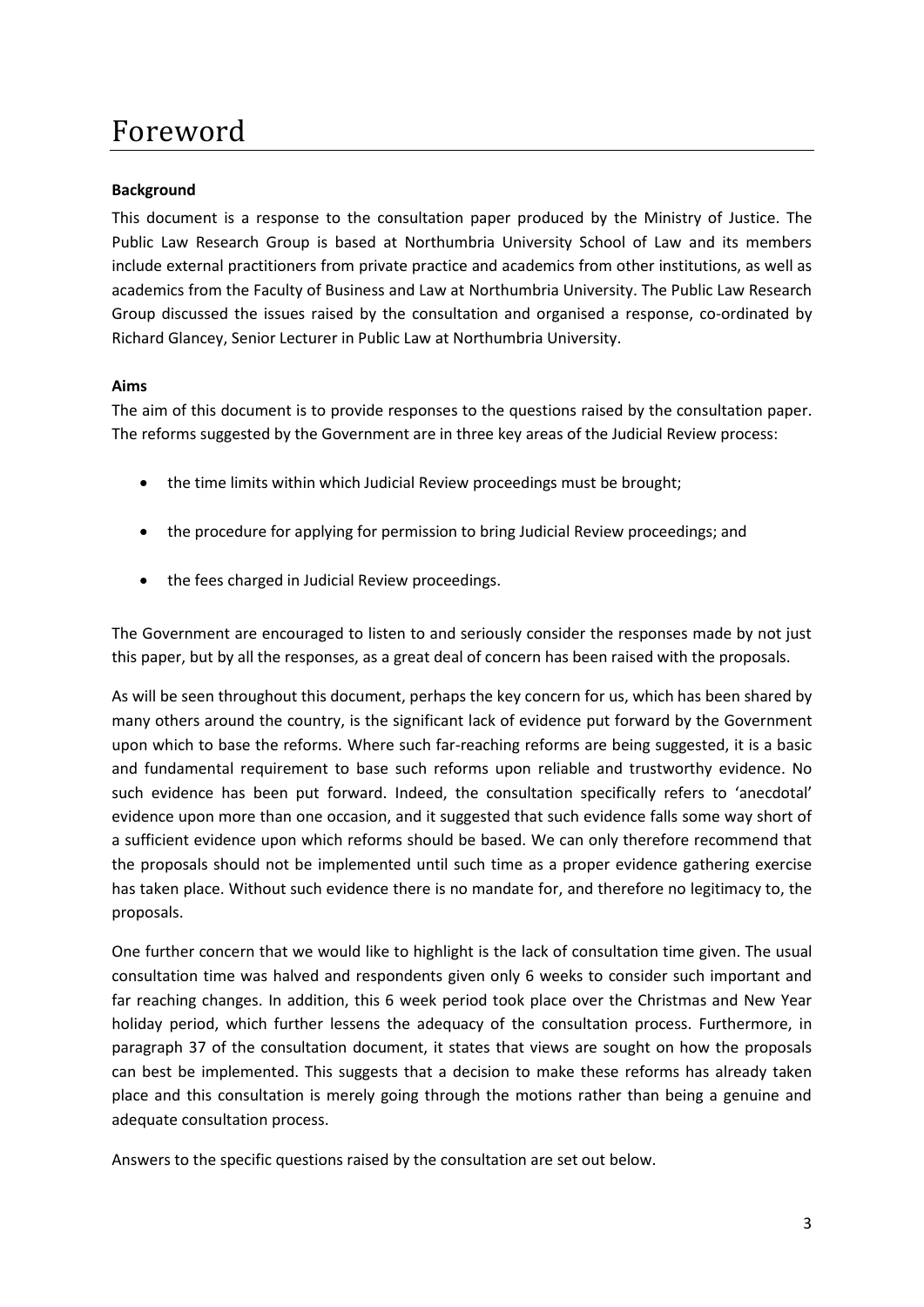This chapter deals with questions 1-6 of the consultation paper:

**Question 1: Do you agree that it is appropriate to shorten the time limit for procurement and planning cases to bring them into line with the time limits for an appeal against the same decision?**

**Question 2: Does this provide sufficient time for the parties to fulfil the requirements of the Pre-Action Protocol? If not, how should these arrangements be adapted to cater for these types of case?**

**Question 3: Do you agree that the Courts' powers to allow an extension of time to bring a claim would be sufficient to ensure that access to justice was protected?**

**Question 4: Are there any other types of case in which a shorter time limit might be appropriate? If so, please give details.**

**Question 5: We would welcome views on the current wording of Part 54.5 of the Civil Procedure Rules and suggestions to make clear that any challenge to a continuing breach of multiple decisions should be brought within three months of the first instance of the grounds and not from the end or latest incidence of the grounds.**

**Question 6: Are there any risks in taking forward the proposal? For example, might it encourage claims to be brought earlier where they might otherwise be resolved without reference to the court?**

- 1. Those who practice Judicial Review cases state that only a very low proportion of cases get issued; the vast majority settle prior to any action. The current timescales are already extremely tight, being promptly, and no later than 3 months. Under these rules claims have been struck out which were brought within the 3 month limit but not promptly enough. Reducing the timescale will have the effect of reducing even further the ability for claims to settle and result in more cases being issued. Further to this, it will result in more cases being issued protectively. It will be in both clients' and practitioners' interests to issue solely to ensure the deadline is not missed. Practitioners may feel obligated to issue a claim, which would otherwise not be issued, in order to protect against a complaint for acting in the client's best interests and missing the last opportunity to seek redress. Judicial Review is an avenue of last resort, so to change the rules about access to that last resort would seem contrary to the principles of good administration of public decision making and appears to undermine the principle of the Rule of Law, particularly with regard to access to justice.
- 2. If more protective proceedings are issued there would inevitably be more requests for proceedings to be stayed until further work on the case can be carried out. This would lead to more delays rather than less, and for those cases where a stay was refused, they could be carried out with less time for preparation than they would otherwise be.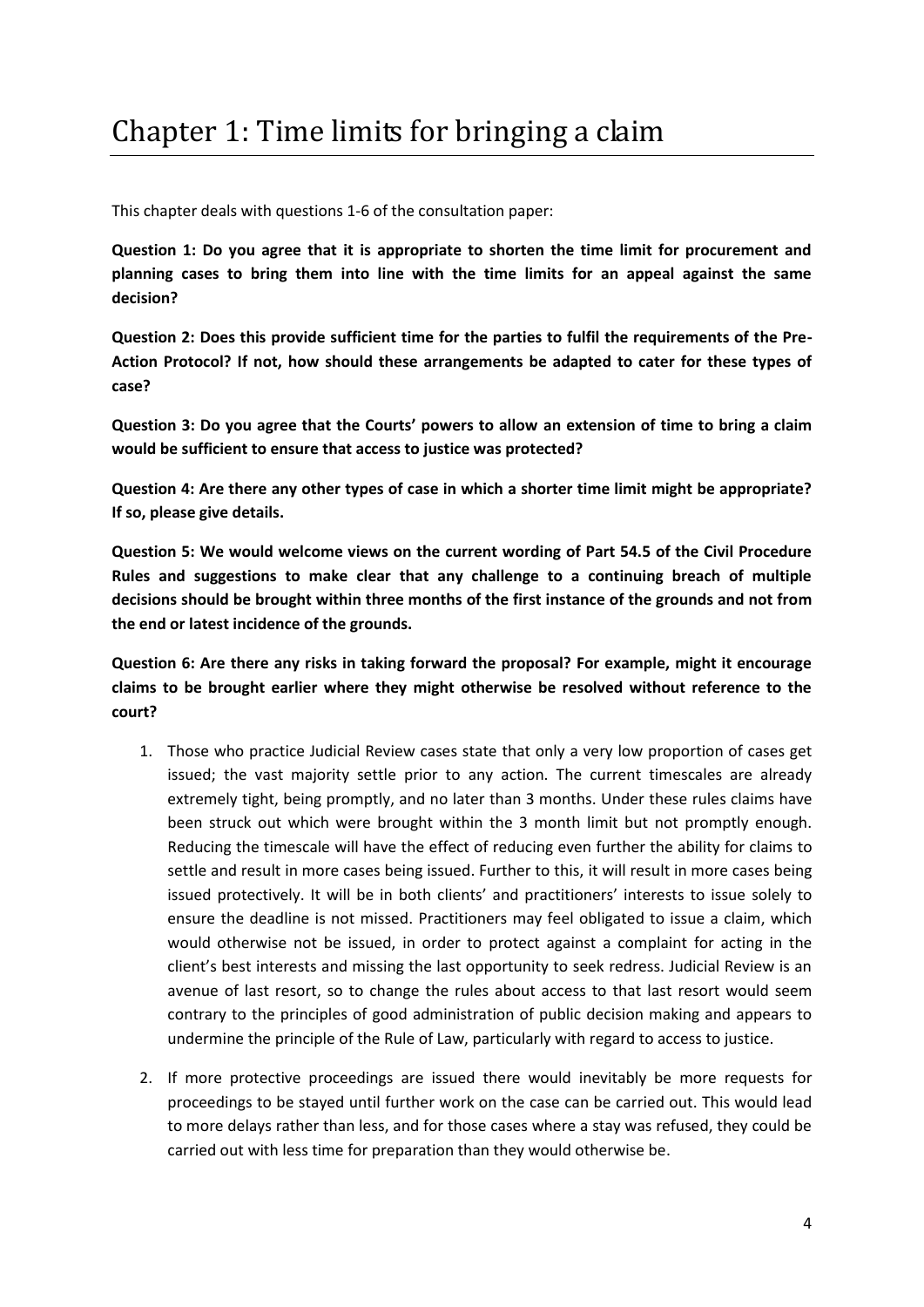- 3. There are also serious concerns about whether this would breach Article 6 of the European Convention on Human Rights, particularly when taking such a drastic step of reducing the ability to obtain a hearing.
- 4. It has not been sufficiently demonstrated why reducing the time limit to match appeals is necessary or desirable. Given that Judicial Review is the last opportunity for redress, the correct balance needs to be achieved between allowing sufficient time for a claim to be made whilst allowing the operation of Government not to be hampered. The current timescales already stretch this balance very tightly so to further reduce them would tip the balance and result in serious concerns about access to justice and upholding the Rule of Law.
- 5. Having different time limits for different matters, dependent upon the substance of the claim introduces new levels of complexity that is unnecessary.
- 6. In relation to procurement cases, EU law must be considered. Having a time limit of only 30 days where an EU law matter is in issue is not workable or realistic as additional time may be necessary to liaise with EU partners, examine EU documentation and registers. The consultation document does not clearly demonstrate that these concerns have been considered.
- 7. The suggestion the rules should change in relation to continuous breaches and/or multiple decisions is of concern. It is worrying that where there is a continuous breach, the 3 month time limit should start from the first instance of the breach. Longstanding issues of continuous breaches will fall foul of these rules and will be out of time, which could lead to grossly unfair decisions. It would appear to suggest that where a public decision maker has consistently acted in an unlawful way, that this cannot be subject to scrutiny by the courts. The current state of affairs has developed over time with fairness and good administration in mind. These proposals want to reverse these developments and bypass these principles, which are at the heart of Judicial Review.
- 8. For example, a decision by a public authority to remove a service from a particular area will have a specific time when the decision is made from which the 3 month time limit will start. However, those people affected in the area continue to suffer the effects of that decision in the absence of a service provision by the local authority. If that decision to remove the service was unlawful, then this is a continuing unlawful breach which affects people, but under these proposals they would not be able to bring a claim after the initial 3 months. Many people will not be aware of this breach until it affects them, so to give effect to these proposals is manifestly unfair and removes the right to access to justice is contrary to the Rule of Law and good administration.
- 9. To counter the above, the practical effect would be that judges would use their residual discretion to allow claims out of time in more and more circumstances. This would result in the proposed approach being negated and meaningless, and would add new uncertainties and complexities into the process. Having to rely upon the discretion of the court for fairness to be achieved, rather than the rules ensuring fairness, is a problematic situation. It will result in uncertainty, lack of clarity and confusion.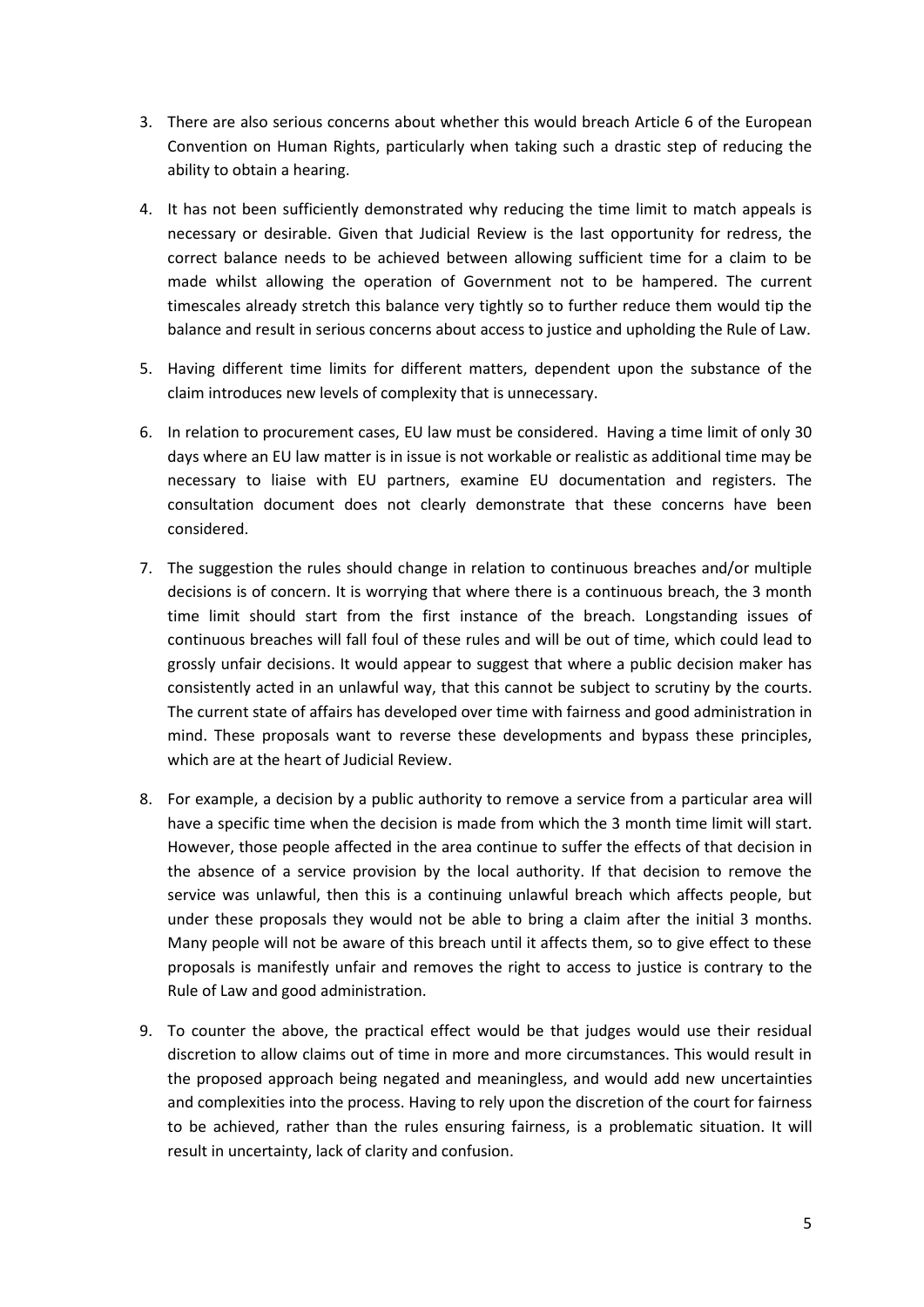- 10. In addition, where there are multiple decisions, later decisions may be taken on different or new evidence, which means later decisions are substantively different from earlier decisions. If the earlier decision is the point from which the time limit runs then this would amount to a failure to take into account new evidence which is a clear public law failure and of great concern. The reality of the multiple decision-making process and their impacts and effects highlight a lack of understanding of how the process works in reality.
- 11. In addition to the above, the proposal to alter the rules about continuing or multiple breaches has further problems. It undermines the spirit of the Civil Procedure Rules by forcing people to bring Judicial Review applications earlier, rather than trying to engage in dialogue with the body concerned and trying to reach a settlement. The possibility for such negotiations will be significantly curtailed with the result of more applications being brought and brought more quickly. This will only exacerbate the problem and create a bottleneck of applications.
- 12. The proposed solution, which can be seen with these entire proposals in general, is to be trying to treat the symptoms rather than the cause. The best way to reduce Judicial Review applications is for public bodies to act lawfully. If that was the case then there would be no reason for people to bring Judicial Review applications. Reducing the opportunity for people to bring applications will not reduce the need for acts of public bodies to be scrutinised. The only foreseeable result therefore is to create further bottlenecks and exacerbate the problem (if there is a problem) further. A far more worthwhile, meaningful, and in the long term, efficient, enterprise would be to work more closely with public bodies to help identify and address common problems to reduce the need for Judicial Review applications to be brought in the first place.
- 13. It also needs to be borne in mind that there is an abundance of precedent where courts have found it inappropriate to grant a remedy due to undue delay, even if they find in favour of the applicant. The current rule in s31(6) Senior Courts Act 1981 states that remedies can be refused if they are not conducive to good administration, and the courts have no problems enforcing this rule. There are therefore clear and workable rules already in place to prevent undue delay from hampering the administration of government.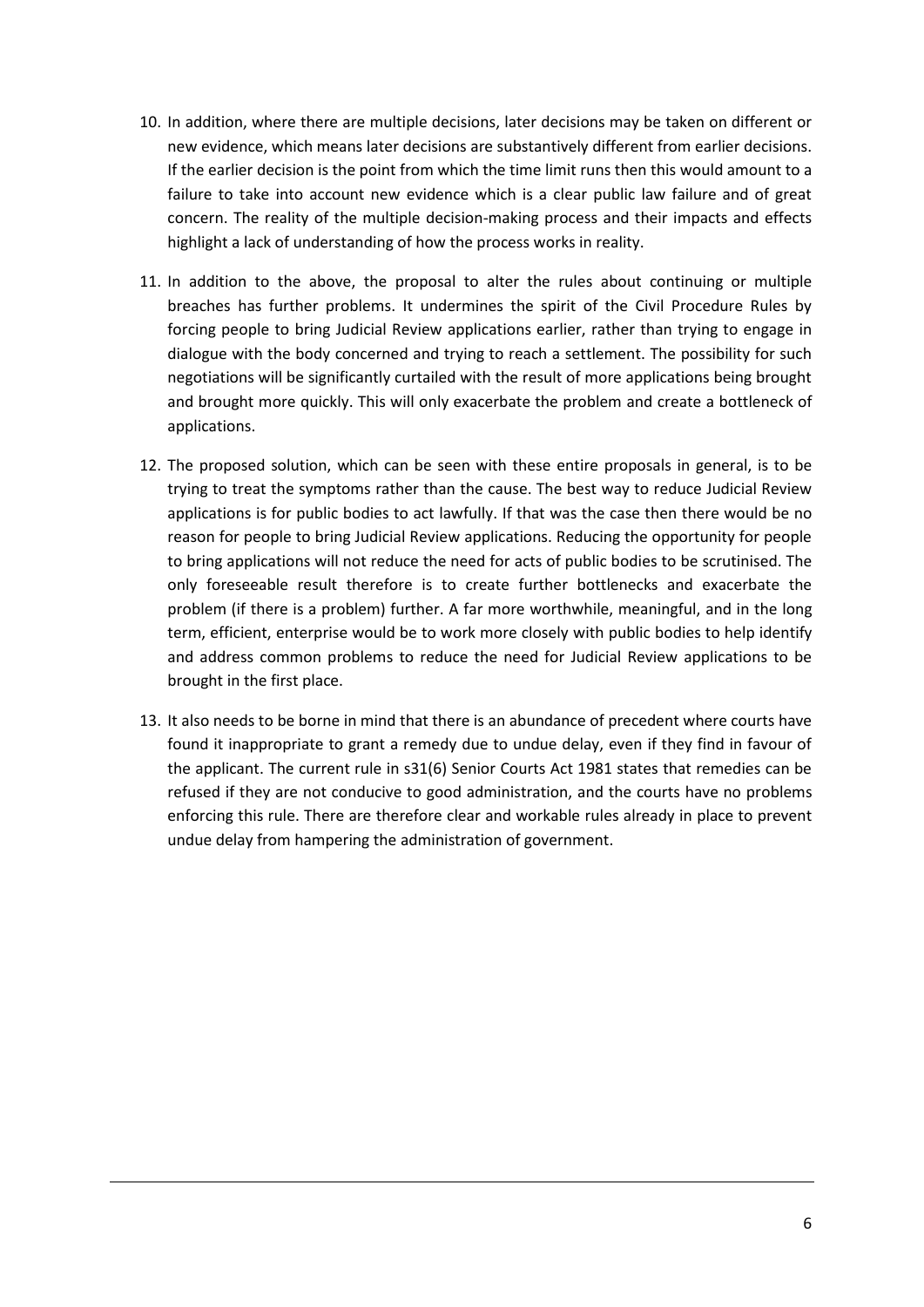This chapter deals with questions 7 to 13 of the consultation paper:

**Question 7: Do you agree with the proposal to use the existing definition of a court as the basis for determining whether there has been a "prior judicial hearing"? Are there any other factors that the definition of "prior judicial hearing" should take into account?**

**Question 8: Do you agree that the question of whether the issue raised in the Judicial Review is substantially the same matter as in a prior judicial hearing should be determined by the Judge considering the application for permission, taking into account all the circumstances of the case?**

**The proposal to introduce a new test of whether a matter has already been considered at a prior judicial hearing raised many issues and concerns. It adds a new layer of complexity in an already complex process.** 

**Question 9: Do you agree it should be for the defendant to make the case that there is no right to an oral renewal in the Acknowledgement of Service? Can you see any difficulties with this approach?**

**Question 10: Do you agree that where an application for permission to bring Judicial Review has been assessed as totally without merit, there should be no right to ask for an oral renewal?**

**Question 11: It is proposed that in principle this reform could be applied to all Judicial Review proceedings. Are there specific types of Judicial Review case for which this approach would not be appropriate?**

**Question 12: Are there any circumstances in which it might be appropriate to allow the claimant an oral renewal hearing, even though the case has been assessed as totally without merit?**

**Question 13: Do you agree that the two proposals could be implemented together? If not, which option do you believe would be more effective in filtering out weak or frivolous cases early?**

14. The prior judicial hearings were not performing the same or analogous role as the court carries out in Judicial Review cases. Judicial Review cases are a special type of case with their own rules and processes governed by judges familiar with and specialising in such rules and processes. To state that a matter has already been heard previously in another 'court' therefore it does not need to be considered in a Judicial Review case is a decision which lacks any understanding and appreciation of Judicial Review, has no merits whatsoever, and circumvents the Rule of Law by denying people access to appropriate justice: access to inappropriate justice is not access to justice. This would be particularly acute in immigration cases, which would be most affected by these proposals. When dealing with the status of someone's life and where they and their family live, adherence to the Rule of Law is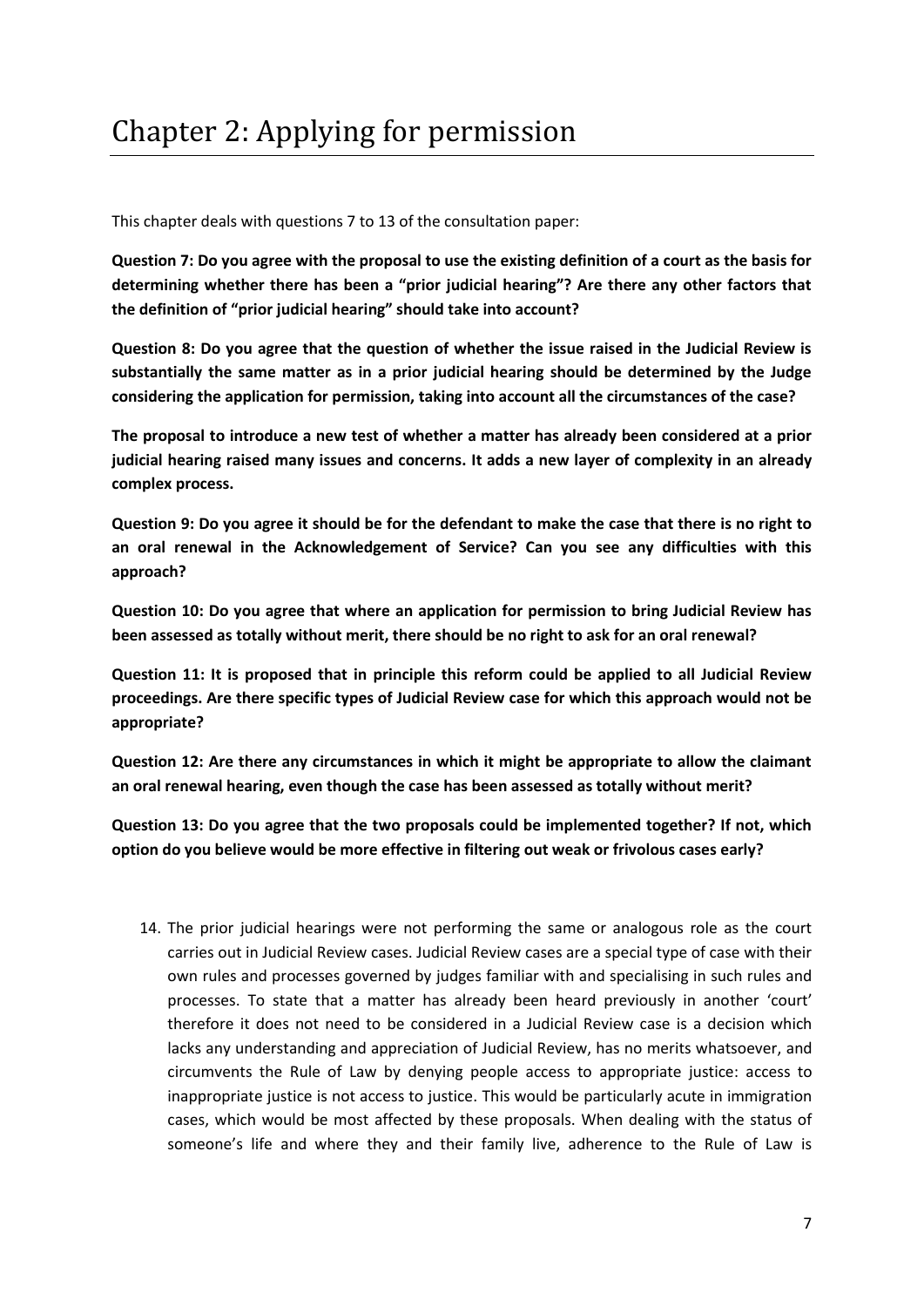paramount, and these proposals, as outlined above, do not meet the threshold required by the Rule of Law.

- 15. The proposals in relation to oral renewals again give rise to cause for concern. There is currently a filtering process in place when the initial application is considered, where the courts look at the sufficient interest test. Only those with sufficient interest will be able to proceed with their application. Part and parcel of this test is looking at the merits of the claim, as detailed in *R v Inland Revenue Commissioners ex parte National Federation of Self Employed and Small Business Ltd* [1982] AC 617. To remove the right of appeal to the same court, but to keep an appeal route to the Court of Appeal, will result in one outcome – more appeals to the Court of Appeal. This will increase the stress on the resources of the Court of Appeal.
- 16. There may be circumstances when access to oral renewal or oral appeal, as opposed to on the papers, would be required in order to fulfil the duties under Article 6 of the European Convention on Human Rights. It is certainly feasible that the specific facts of a particular case would require such and this needs to be considered more fully.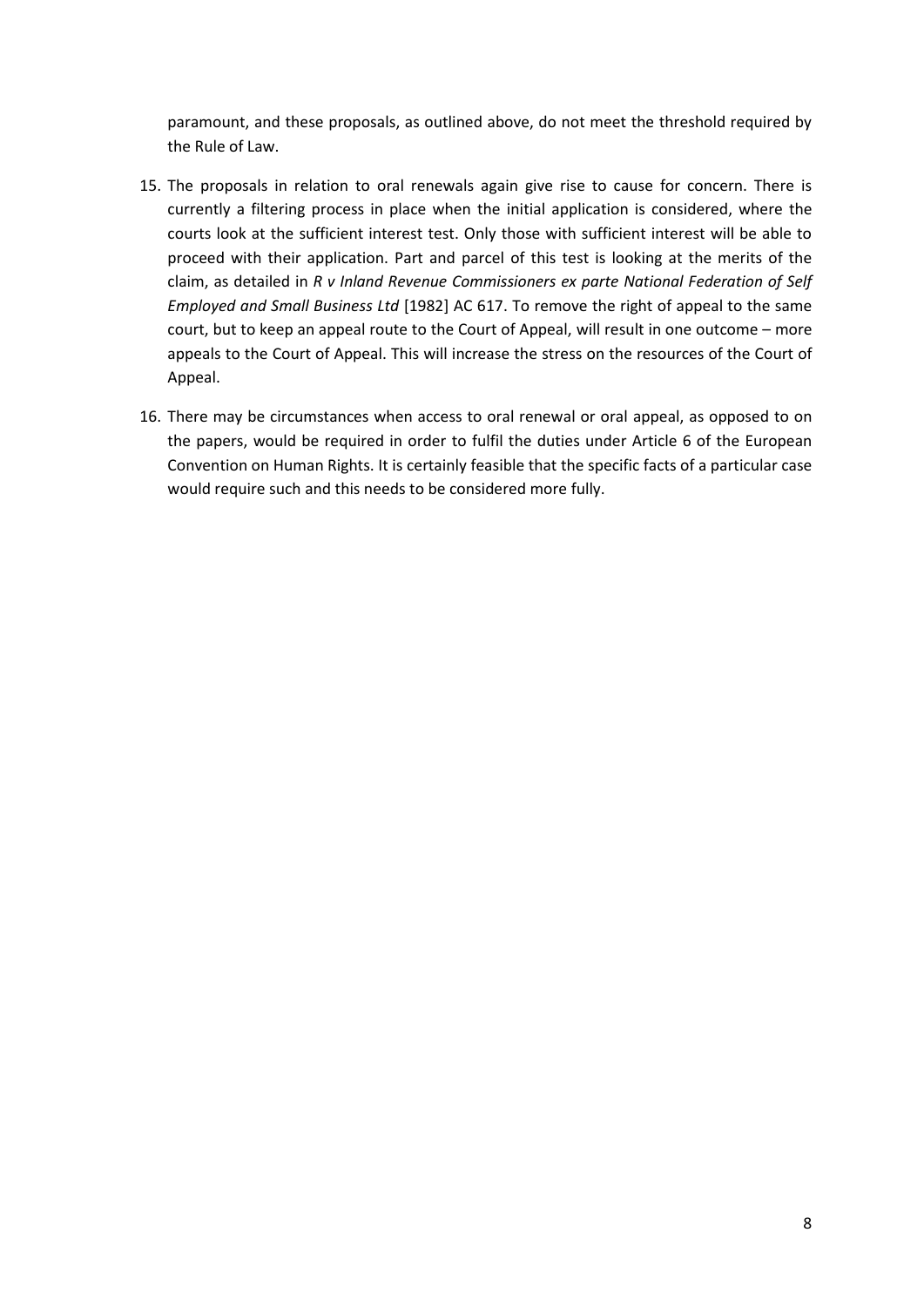## Chapter 3: Fees

This chapter deals with questions 14 and 15 of the consultation paper:

#### **Question 14: Do you agree with the proposal to introduce a fee for an oral renewal hearing?**

**Question 15: Do you agree that the fee should be set at the same level as the fee payable for a full hearing, consistent with the approach proposed for the Court of Appeal where a party seeks leave to appeal?**

17. There are no significant concerns envisage with this approach. However, there is an aspect that clashes with the rationale for saving costs. Those who bring claims are either wealthy individuals (given the costs implications of Judicial Review), for whom this would not be an issue, or publicly funded, in which case the public bill will increase as a result of this proposal, thereby negating the costs saving.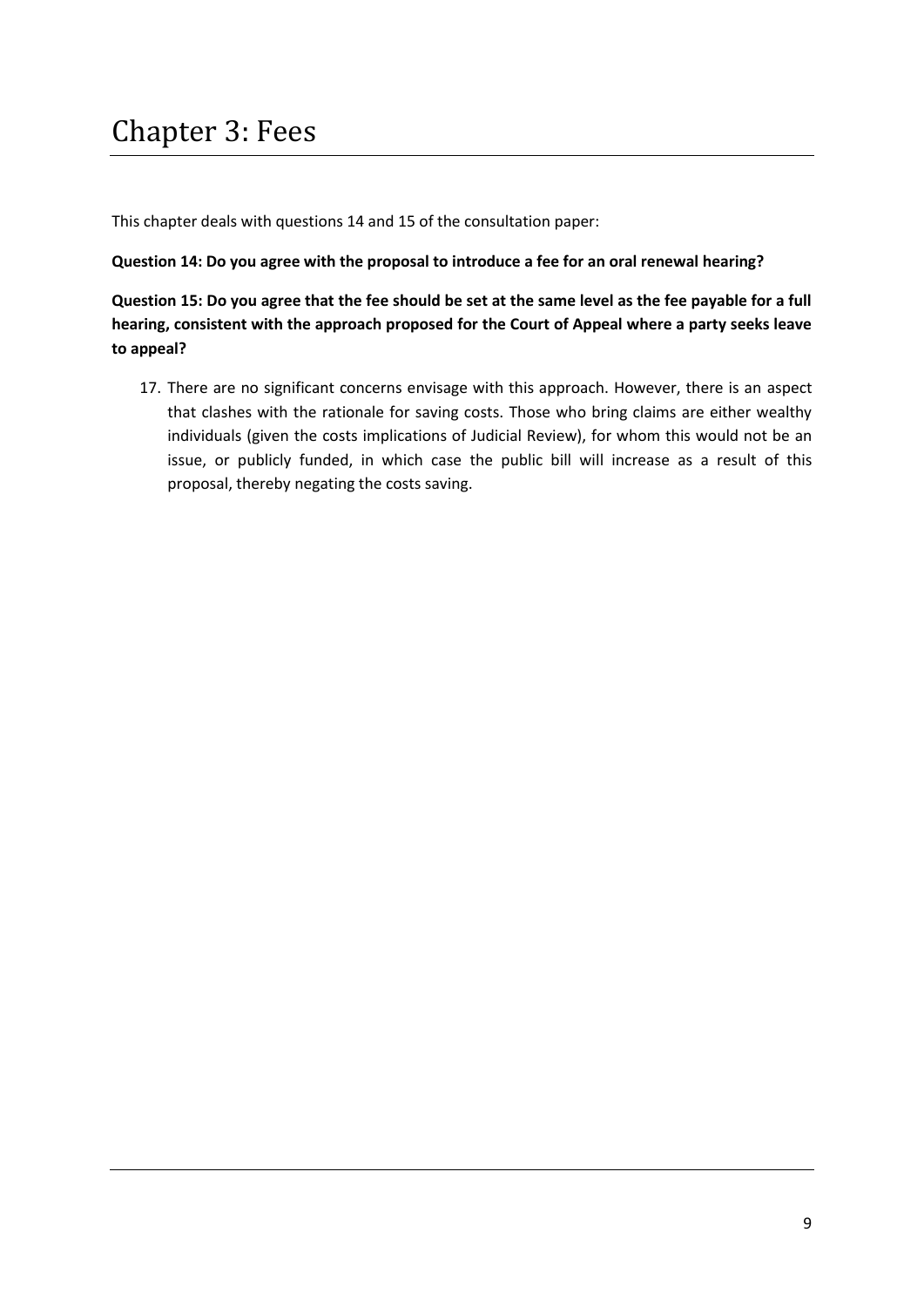- 18. The overriding impression when considering these proposals is the lack of evidence to justify such steps being taken. In the absence of such evidence these proposals should not be implemented. If a mandate is to be sought to implement changes then a full and proper evidence gathering exercise needs to take place.
- 19. There are further concerns with the proposals in general. For example, the assertion made in paragraph 3 of the consultation that Judicial Review stifles innovation is a startling statement which lacks credibility and is not evidence based. To assert that the threat of proceedings against unlawful actions of a public body inhibits innovation, by logic, asserts that unlawful actions aid innovation and thereby should not be subject to challenge.
- 20. In paragraph 35 the consultation states that the threat of Judicial Review has a chilling effect on public bodies. Again, there is no evidence for such a dramatic statement. It is quite remarkable to state that the threat of action for unlawful activities inhibits public bodies from doing their job. It is a basic requirement of the Rule of Law that law applies to all people – nobody should be above the law.
- 21. The 'pressing need' to reform Judicial Review has not been demonstrated due to the lack of evidence. Only when there is evidence which proves a certain course of action needs to be taken can it be said there is a pressing need to take such action.
- 22. The proposal will result in disparity in public law protection between different parts of the UK. Therefore people in England and Wales will have less protection against unfairness and poor administration in public decision-making than in other parts of the UK.
- 23. If figure 1 on page 10 of the consultation document is considered, it is apparent that the increase in the number of Judicial Review applications is due to the increase in immigration cases. The number of criminal and other applications has essentially remained static over the course of the last 7 years according to figure 1. It has not been demonstrated in the consultation document how the proposed measures deal with this. The rationale behind the changes is stated as being a pressing need to tackle the large increase in Judicial Review cases, yet the area responsible for this increase is not the subject of the proposals. The proposals therefore are not targeted and do not address the given rationale for change. In addition, it is understandable that immigration cases have increased since the advent of the Human Rights Act 1998 and the duties placed upon public authorities by section 6 of that Act. Judicial Review is a measure of last resort, and in immigration cases, offer the final opportunity for the actions of the State to be scrutinised. It would be gravely worrying if such an avenue was restricted further. These aims are ever more important in a shrinking world and should be maintained, and improved, rather than curtailed.
- 24. Whilst the consultation document pays lip service to EU law in the introduction (paragraph 5), no meaningful reference has been made to EU law at all. In particular with procurement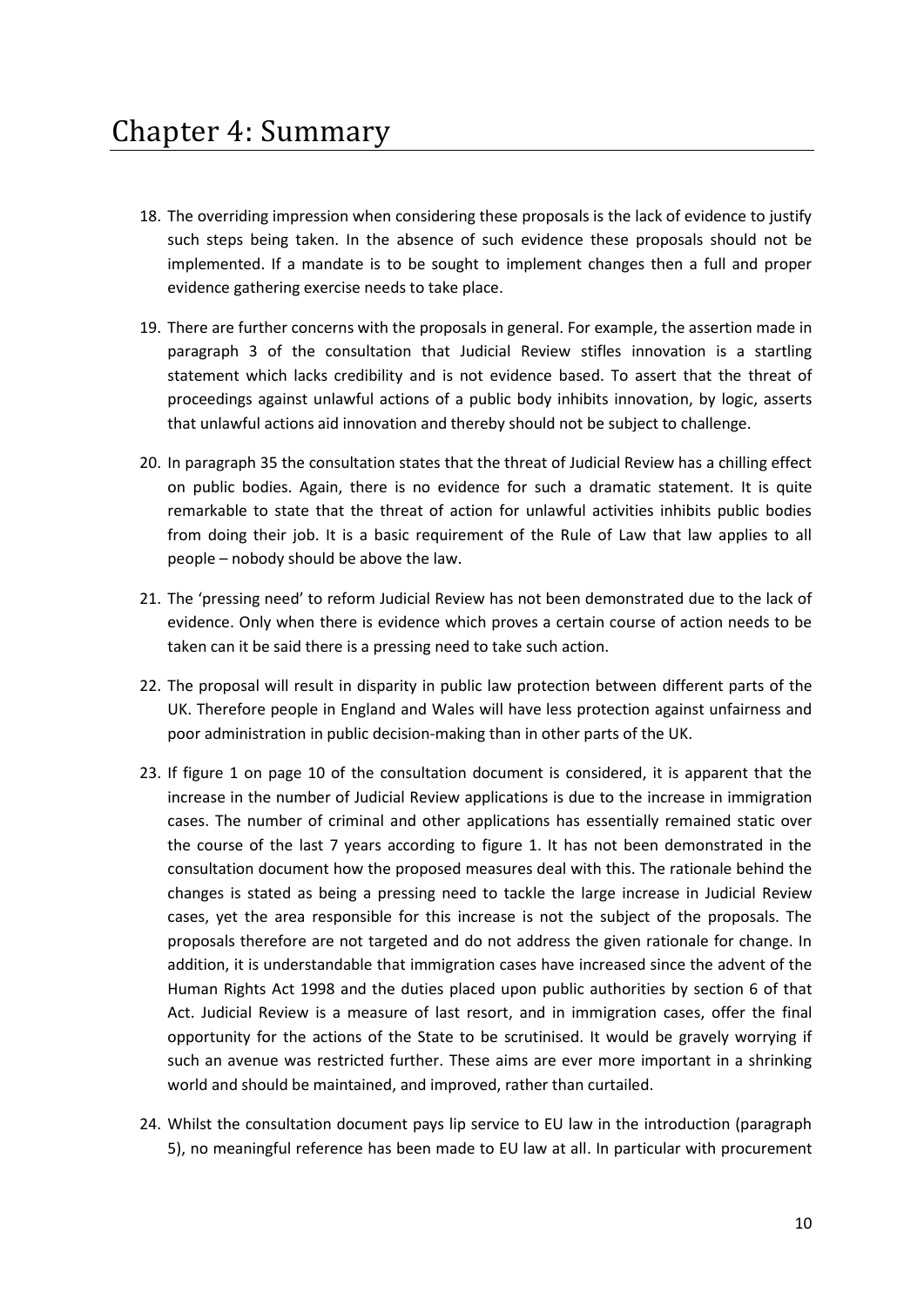matters, EU law impacts this area and the compatibility of these measures with EU law has not been considered adequately.

- 25. One of the main proposals, to reduce time limits, only applies to procurement and planning. Why these two areas have been targeted, bearing in mind the given rationale behind the changes, does not seem to marry together convincingly. With this in mind, the public could be led to believe that targeting these two areas shows political motivation to reduce the opportunity of decisions of public bodies to be scrutinised. This, again, shows little respect and regard for the Rule of Law and is contrary to the principles of fairness and good administration.
- 26. In light of the above, we can only recommend the proposals be reconsidered until such time as proper and full evidence is gathered and an adequate consultation process can take place where the evidence can be considered in depth. Without this, these proposals raise the prospect of creating extra layers of complexity and having the opposite effect than intended by creating more applications for Judicial Review which will create further burdens upon the system. In the current economic climate where public bodies are facing severe cuts and have to make difficult decisions on how to allocate ever shrinking resources it is more important than ever to ensure through the process of judicial review that there is a way parties with sufficient interest can hold public bodies accountable and ensure that they are acting lawfully and fairly in making decisions. Great care needs to be taken before these processes are changed. We should be looking to make reforms which strengthen the judicial review process not risk undermining it.